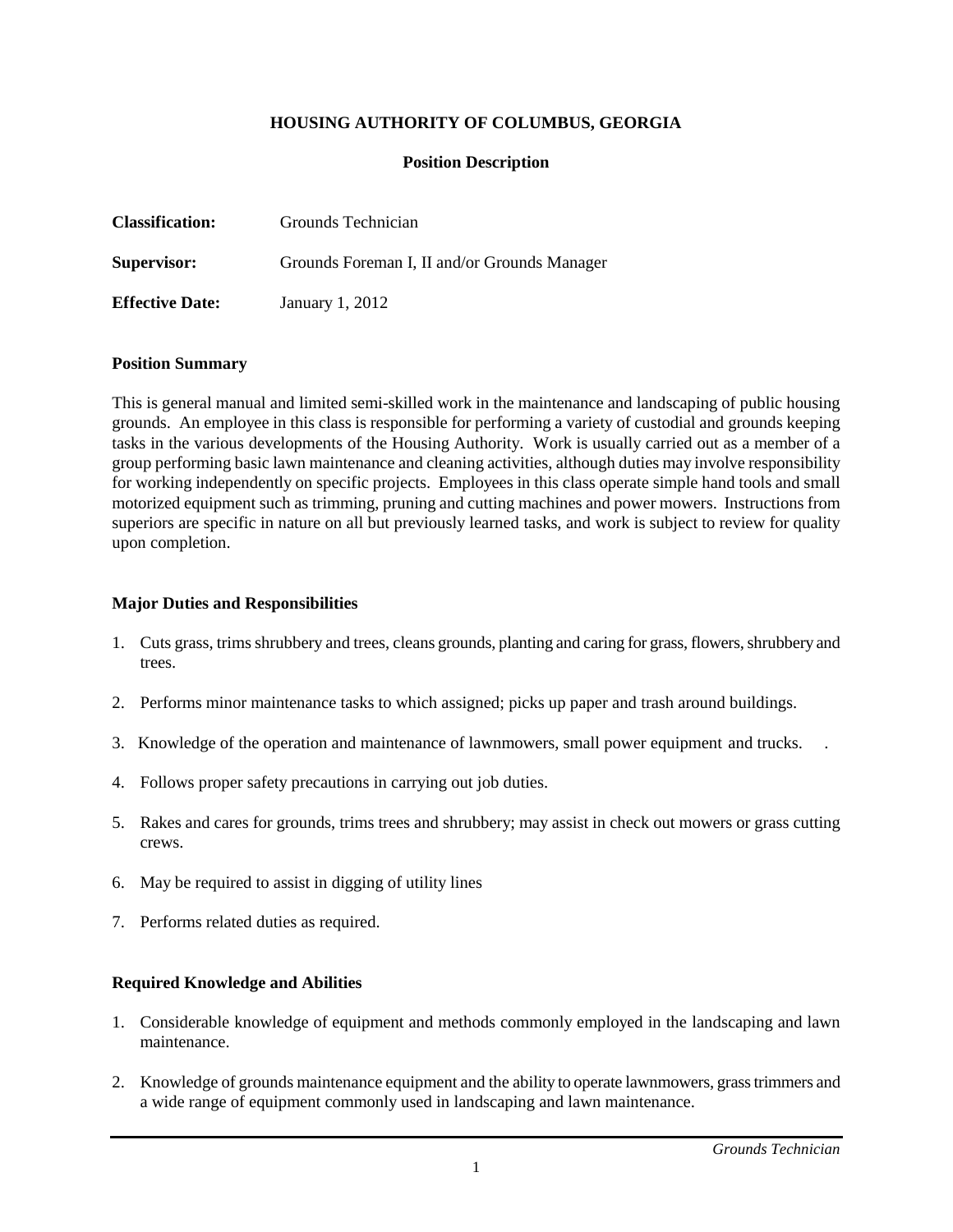- 3. Knowledge of elementary accident precautions applicable to grounds maintenance
- 4. Ability to work at elevated heights.
- 5. To work independently or as a team.
- 6. Ability to follow oral and written instructions.
- 7. Ability to perform moderately heavy manual work
- 8. Ability to establish effective working relationships with other employees, residents and the general public.
- 8. Ability to understand, interpret and adhere to company policies.
- 9. Some skill in making minor adjustments and repairs to hand and power mowers and other unskilled repair work.
- 10. Ability to work while wearing protective equipment: such as safety glasses/goggles, ear plugs, gloves, dust mask, weight belt, harness, chaps, steel toe shoes, respirator and any other safety equipment that may be required.

# **Physical Requirements**

- 1. Ability to work/inspect in wet, damp, hot, cold, confined, or dusty places.
- 2. Ability to climb ladders or enter crawl spaces in order to gain access to work areas.
- 3. Ability to work while standing for extended periods of time.
- 4. Ability to handle ranges and refrigerators using appliance hand trucks.
- 5. Ability to move or carry objects up to 50 pounds, including lifting from the ground to overhead.
- 6. Ability to move or carry objects in excess of 60 pounds with the assistance of a hand truck or additional persons.

# **Minimum Education, Training, and/or Experience**

- 1. Ability to read and write.
- 2. Some experience in care and maintenance of buildings and/or grounds.
- 3. Or any equivalent combination of training and experience.